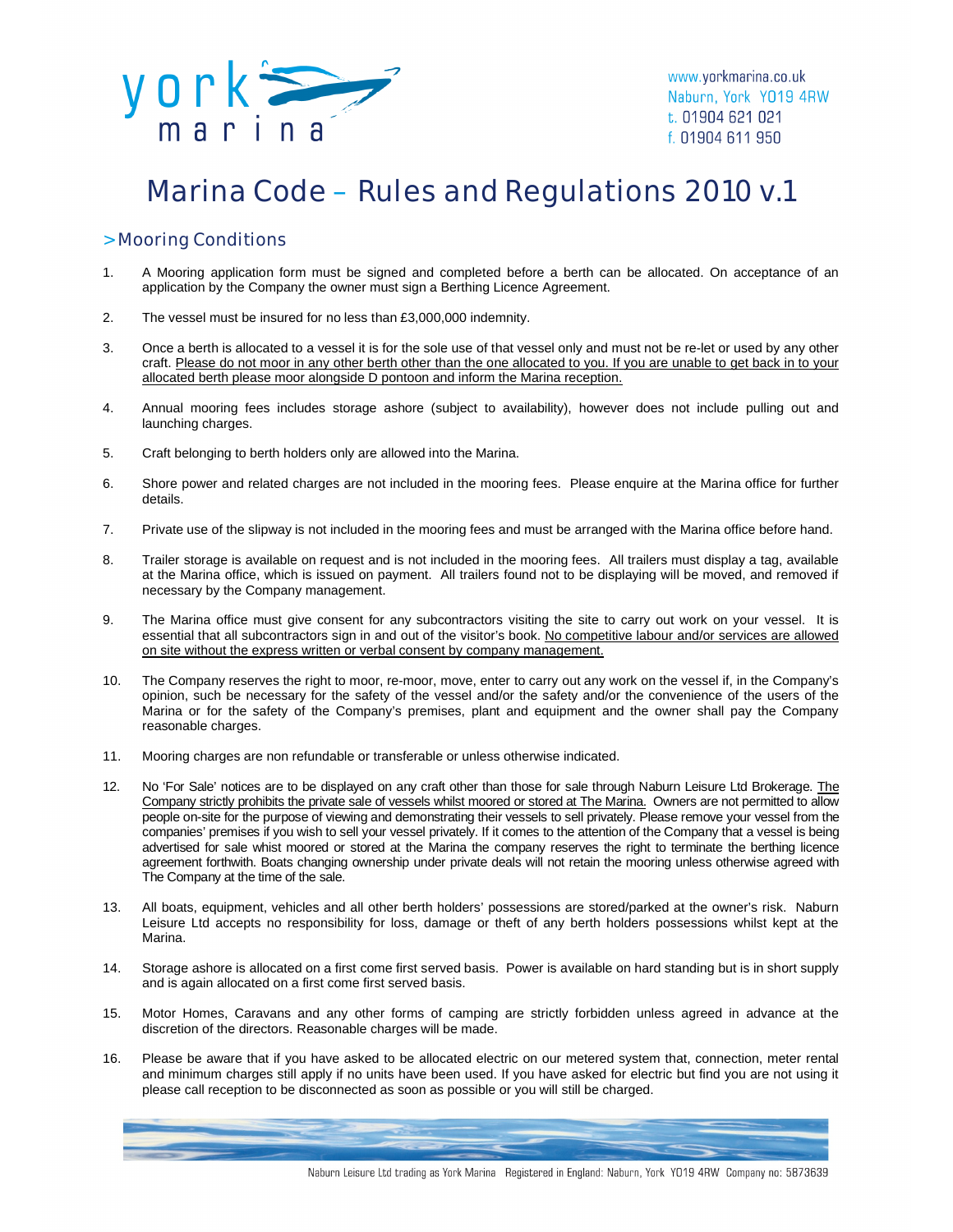

www.yorkmarina.co.uk Naburn, York YO19 4RW t. 01904 621 021 f. 01904 611 950

- 17. Boats shall only be moored to bollards and equipment designated for such purpose and in such a manner and within berths or such other position as the Company may reasonably require. Owners shall provide the necessary warps and fenders for the boat and owners shall be responsible to ensure that all such warps and fenders are adequate and replaced, maintained and adjusted as necessary. It is advisable for owners to check their mooring lines before leaving the vessel to ensure it is tied up correctly. The Company takes no responsibility for any fendering provided and fixed by users to Marina pontoons and such fendering can only be attached with the permission of the Marina mangager. Fenders attached to boats remain the sole responsibility of the owner.
- 18. All equipment associated with a vessel at the marina must have the vessels name attached to or written on it including tenders, trailers, bikes etc.

## > Health and Safety / Enviromental

- 1. Although not a requirement it is advisable for any new or inexperienced boat owners to complete an RYA helmsman course or ICC competent crew. This will give you the relevant training required to operate your vessel safely.
- 2. The pontoons, service bollards and life saving equipment are checked on a regular basis. If you discover or accidentally cause any damage to the pontoons or marina equipment please report it to reception immediately.
- 3. Please do not tamper with the electric service bollards as there is a risk of electric shock, if you are having problems with your supply please contact reception.
- 4. No vessels are to be fuelled with the use of cans/containers whilst in the marina as this could pose a spillage and/or fire hazard. Owners must use the Marinas designated fuel pontoon for re-fuelling..
- 5. All vessels must have a current and valid BSS certificate whilst moored or stored at the marina. Please make sure you have adequate fire fighting equipment onboard that is serviceable and readily available if required in an emergency.
- 6. Bilges are not to be pumped out in the marina / no automatic bilge pumps allowed.
- 7. No chemical or sea toilet or other toilet shall be discharged on or into the marina.
- 8. Do not tie mooring ropes to the pontoon poles.
- 9. Do not tie cover ropes to the boat packing's on boats laid up ashore.
- 10. No swimming or diving in the marina.
- 11. Since the floating pontoons are surrounded by water, there is an inevitable risk if you should fall in. Therefore, you must take great care at all times. Running on the pontoons is not permitted and suitable footwear must be worn. No bare feet. There are a number of lifebuoys positioned around the marina. You should make yourself familiar with the location of these emergency stations. If the pontoons are used for access only, lifejackets should not be necessary, except in icy or very wet conditions, in high winds, during the hours of darkness or when the marina is in flood. The marina advises that none swimmers, children and infants must wear life jackets at all times.
- 12. Warning notices on the pontoons must be obeyed at all times.
- 13. Please be aware that the gangways and pontoons can be slippery under certain weather conditions. Please take care when accessing the pontoons by using both handrails.
- 14. Do not jump from your boat onto the pontoons as you could easily slip or fall.
- 15. Do not leave hoses and cables in a position where they could cause a tripping hazard.
- 16. Management advises owners that in their opinion it is unsafe to enter on to any vessel whilst chocked ashore and, therefore, if any person or persons do so they do so at their own risk.
- 17. The speed limit on roadways in the Marina is a maximum of 10 M.P.H., and must not be exceeded under any circumstances.
- 18. Only people with valid driving licences are permitted to drive motor vehicles whilst in the Marina.
- 19. Cycles must not be fastened to any life buoy brackets in the Marina.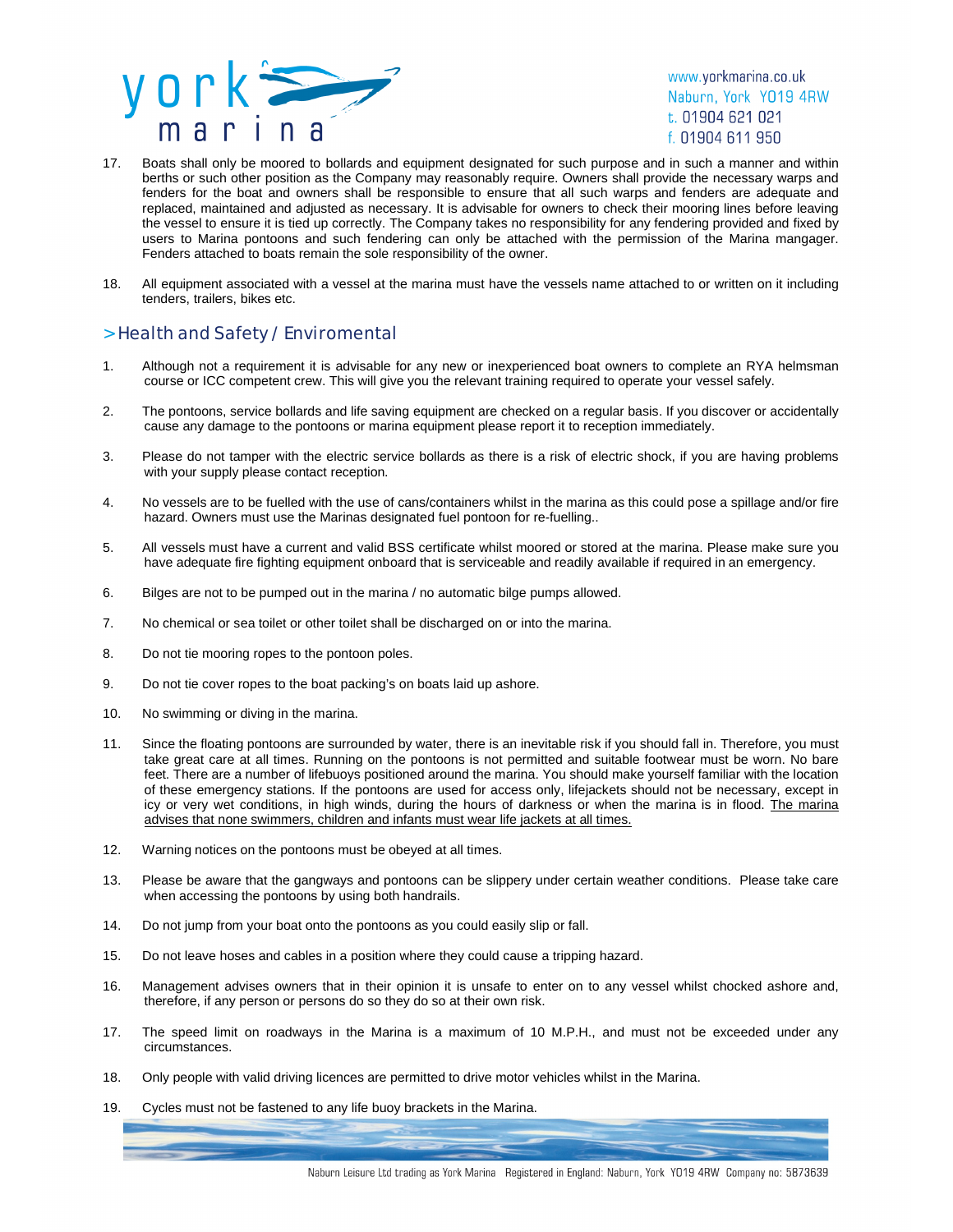

www.yorkmarina.co.uk Naburn, York YO19 4RW t. 01904 621 021 f. 01904 611 950

- 20. Barbecues are strictly not allowed down on the pontoons. Please use the grassed areas where you will have noticed we have recently provided picnic tables. This is assuming that proper barbeques are used or in the case of disposable ones that they are positioned so as not to burn the grass.
- 21. The Lift Dock. There is a risk of falling into the water from a significant height, which could result in serious injury. Please keep within a safe distance from the dock and do not allow children to play in the vicinity.
- 22. Boat Movements. Due to the nature of the site it is not possible to completely separate pedestrians from vehicles and plant machinery. Please take extra care and make sure it is safe to pass particularly when the boat hoist and forklift is in operation on the main fairway. If in doubt please check with the operator when it is safe to pass.
- 23. Boaters should be aware of water born viruses, bacteria and parasites. These are unlikely to present a significant risk unless they are concentrated in the form of a surface film or scum, or as a sediment. The sources can include rats, wildlife, foliage, surface water run off and discharge pipes. Examples of the possible effects include:
	- *Leptospirosis*. A flu-like illness with persistent and severe headaches transmitted mainly by rat urine. Damage to the liver, kidneys and blood may occur and in rare cases the condition can be fatal.
	- *Hepatitis*. This can cause inflammation of the liver and jaundice.
	- *Gastro*-*enteritis*. Characterised by cramping pains, diarrhoea, and vomiting.
	- *Salmonellosis*. Caused by salmonella bacteria resulting in gastric problems.

Further information and leaflets are available from reception. Anyone showing these symptoms should contact there doctor and seek medical advice immediately.

- 24. Waste oil, batteries, tar, paint, out of date flares or other dangerous or noxious substances must not be emptied or left by the Marinas normal refuse bins. These substances should be disposed off at a suitable licensed collection point. Batteries can be disposed of for free by contacting the Marina office.
- 25. Only wash your vessel with biodegradable soap or washing solution. Use a water gun to save water and do not let the water run for unnecessary or extended periods. Please report any leaks or burst pipes to the Marina office.

#### > Mooring Rules: What's Expected of You

- 1. The owner, his crew, or members of his family may carry out minor running repairs or minor maintenance of a routine nature, providing no nuisance or annoyance is caused to any other users of the Marina.
- 2. The owner shall be obliged to respect and ensure that the appearance of the Marina is to be kept in good condition and presentable at all times. Customers are required to ensure that the condition of their vessel and the area surrounding their vessel is kept clean and tidy at all times, which includes disposing of all rubbish appropriately and storing items of property tidily. Constant neglect of a vessel may result in your licence agreement being terminated.
- 3. The owner shall be responsible for checking at all times that there is sufficient water for access to and egress from the Marina when operating their vessel.
- 4. Keep to a slow speed when manoeuvring around the Marina giving one long blast at the inlet upon leaving or entering.
- 5. Please help us to keep the Marina tidy by not throwing any rubbish in and around the Marina. Please use the bins provided and pick up any rubbish around and about.
- 6. No dinghies or cycles to be left on the pontoons or under the walkways. This applies particularly in the grass cutting season to enable us to cut underneath the walkways etc.
- 7. Water hoses for use by berth holders only and are not to be removed. Do not drink water from the pontoon hoses.
- 8. Dog fouling is unacceptable. It is the owner's responsibility to remove dog fouling and place in one of the many dog waste bins around the Marina. We would urge boat owners to inform management of any persistent offenders immediately. All dogs must be kept under control at all times and must be kept on a leash whilst in the Marina. Irresponsible dog owners will be asked to leave the Marina.
- 9. Security keys for the Marina are for berth holders only. It is the berth holder's responsibility to close all security gates behind them. Do not allow anyone entrance through security gates unless they have a gate card.